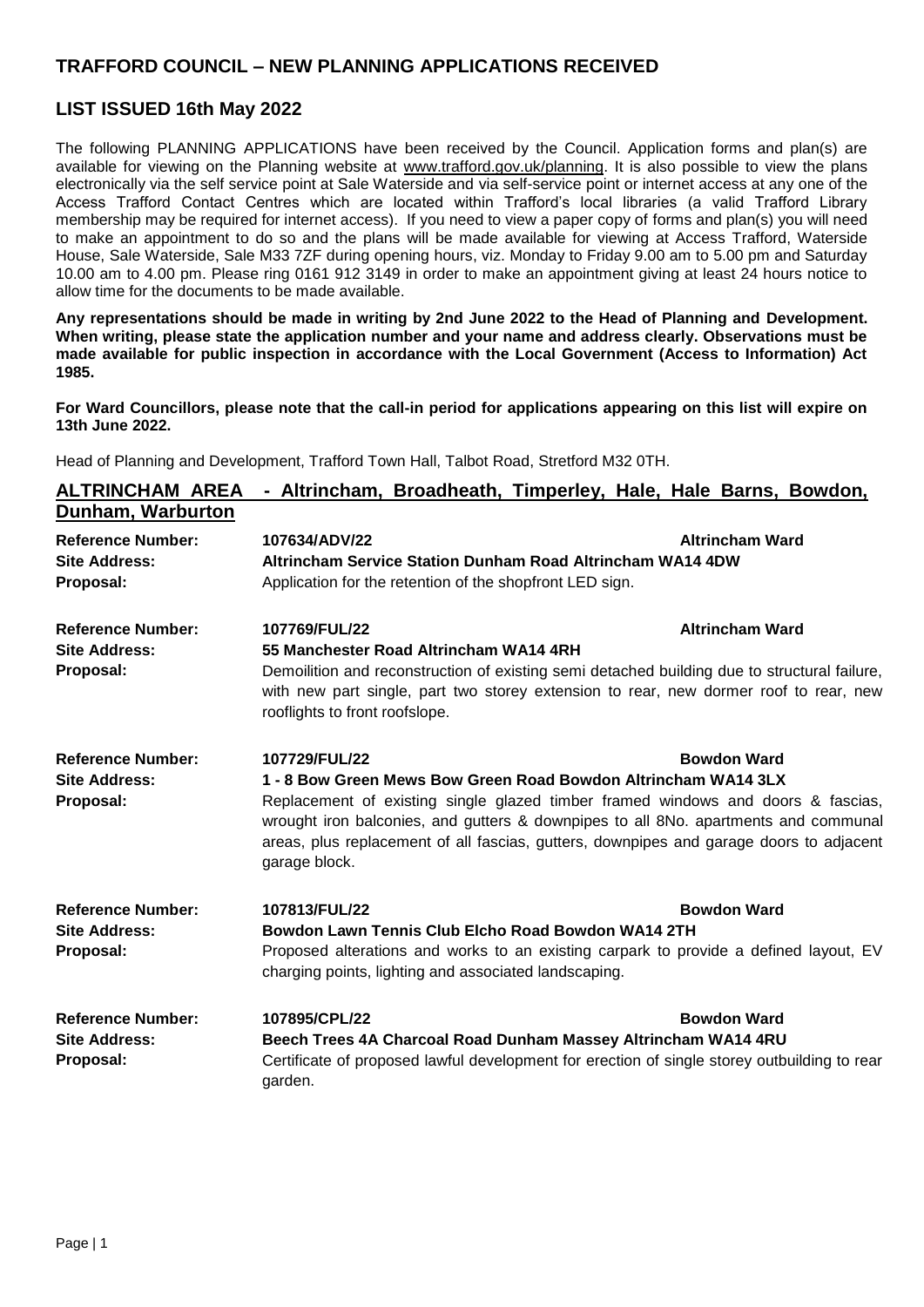| <b>Reference Number:</b><br><b>Site Address:</b><br>Proposal: | 107927/VAR/22<br>Two Gates Oldfield Road Altrincham WA14 4HX<br>Application for variation of condition 2 on planning permission 97329/HHA/22 (Demolition<br>of single storey rear extension and construction of new single storey rear extension and<br>first floor balcony with link to existing outbuildings. Construction of new detached two<br>storey garage with ancillary accommodation above.). To amend the proposed garage<br>design. | <b>Bowdon Ward</b>     |
|---------------------------------------------------------------|-------------------------------------------------------------------------------------------------------------------------------------------------------------------------------------------------------------------------------------------------------------------------------------------------------------------------------------------------------------------------------------------------------------------------------------------------|------------------------|
| <b>Reference Number:</b><br><b>Site Address:</b><br>Proposal: | 108020/S211/22<br>Flat Stamford House 12 Theobald Road Bowdon Altrincham WA14 3HG<br>Works to trees within the Ashley Heath Conservation Area, specifically the felling of T2 _<br>T3, and general maintenance see plan                                                                                                                                                                                                                         | <b>Bowdon Ward</b>     |
| <b>Reference Number:</b><br><b>Site Address:</b><br>Proposal: | 108036/TPO/22<br><b>York House York Drive Bowdon WA14 3HF</b><br>Works to trees within area TPO 352, specifically, felling of Hornbeam (T1) and general<br>maintenance of a number of trees - see plan                                                                                                                                                                                                                                          | <b>Bowdon Ward</b>     |
| <b>Reference Number:</b><br><b>Site Address:</b><br>Proposal: | 107408/HHA/22<br>12 Woodheys Drive Sale M33 4JD<br>Erection of single storey rear extension with parapet wall flat roof and pyramidal glazed<br>roof lantern                                                                                                                                                                                                                                                                                    | <b>Broadheath Ward</b> |
| <b>Reference Number:</b><br><b>Site Address:</b><br>Proposal: | 107450/HHA/22<br><b>Coulter Fell 2 Park Lane Hale Altrincham WA15 9JS</b><br>Erection of single storey rear extensions, first floor front and rear roof alterations and<br>alterations to elevations                                                                                                                                                                                                                                            | <b>Hale Barns Ward</b> |
| <b>Reference Number:</b><br><b>Site Address:</b><br>Proposal: | 107522/HHA/22<br>21 Briony Avenue Hale WA15 8PY<br>Erection of single storey rear extension.                                                                                                                                                                                                                                                                                                                                                    | <b>Hale Barns Ward</b> |
| <b>Reference Number:</b><br><b>Site Address:</b><br>Proposal: | 107647/HHA/22<br><b>Greenacres North Road Hale Barns WA15 0NS</b><br>Erection of new garage and games room following demolition of existing garage and<br>swimming pool including hard surfaced area.                                                                                                                                                                                                                                           | <b>Hale Barns Ward</b> |
| <b>Reference Number:</b><br><b>Site Address:</b><br>Proposal: | 107708/CPL/22<br>3 Dobb Hedge Close Hale Barns WA15 0AT<br>Application for Certificate of Lawful Development for a proposed single storey garden<br>building with new porous paving.                                                                                                                                                                                                                                                            | <b>Hale Barns Ward</b> |
| <b>Reference Number:</b><br><b>Site Address:</b><br>Proposal: | 107776/HHA/22<br>Lyndon 6 Chapel Drive Hale WA15 0BL<br>Erection of single storey rear extension.                                                                                                                                                                                                                                                                                                                                               | <b>Hale Barns Ward</b> |
| <b>Reference Number:</b><br><b>Site Address:</b><br>Proposal: | 107837/HHA/22<br>54 The Mount Hale Barns Altrincham WA15 8TA<br>Erection of single storey annexe extension to provide self-contained living accommodation<br>for family members                                                                                                                                                                                                                                                                 | <b>Hale Barns Ward</b> |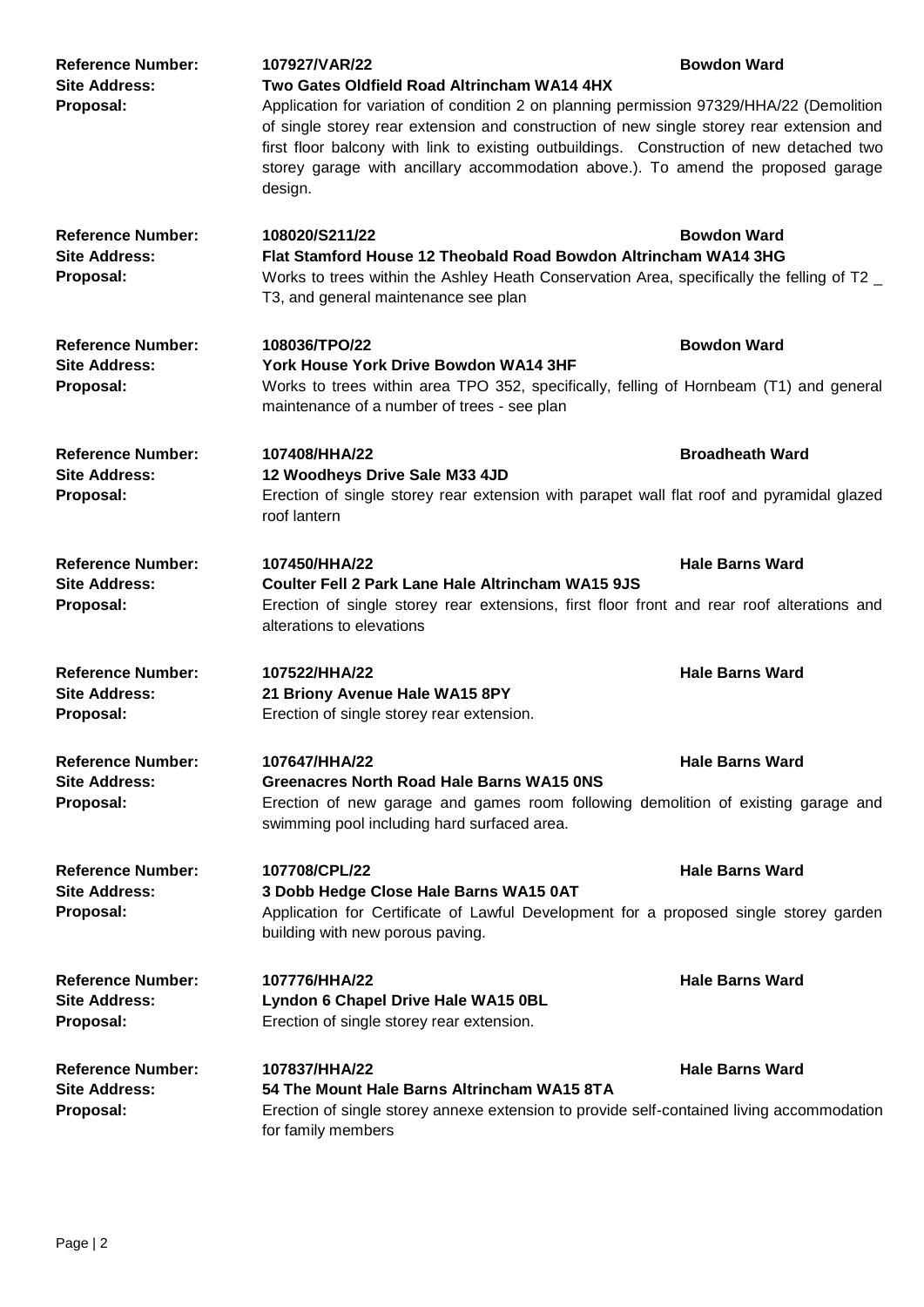| <b>Reference Number:</b><br><b>Site Address:</b><br>Proposal: | 107938/ADV/22<br>Unit 2 The Square Hale Road Hale Barns Altrincham WA15 8ZN<br>Advertisement consent sought for 1no internally illuminated fascia, 1no internally<br>illuminated projecting sign and 1no digital display.                                                                                                                             | <b>Hale Barns Ward</b>   |
|---------------------------------------------------------------|-------------------------------------------------------------------------------------------------------------------------------------------------------------------------------------------------------------------------------------------------------------------------------------------------------------------------------------------------------|--------------------------|
| <b>Reference Number:</b><br><b>Site Address:</b><br>Proposal: | 108038/TPO/22<br>Priory Hospital Rappax Road Hale Barns Altrincham WA15 0NX<br>Works to trees with Area TPO 075 Rappax Road / Noth Road - See plan                                                                                                                                                                                                    | <b>Hale Barns Ward</b>   |
| <b>Reference Number:</b><br><b>Site Address:</b><br>Proposal: | 108062/TPO/22<br>Graythwaite Barrow Lane Hale Barns WA15 0DL<br>Works to trees within TPO 110, specifically, felling of T1 Sycamore (refer to plan)                                                                                                                                                                                                   | <b>Hale Barns Ward</b>   |
| <b>Reference Number:</b><br><b>Site Address:</b><br>Proposal: | 107024/HHA/22<br>21 Riddings Road Hale WA15 9DS<br>Conversion of garage into living accommodation with other external alterations.                                                                                                                                                                                                                    | <b>Hale Central Ward</b> |
| <b>Reference Number:</b><br><b>Site Address:</b><br>Proposal: | 107719/HHA/22<br>47 Albert Road Hale WA15 9AH<br>Demolition of existing basement level rear extension, new rear external access steps to<br>basement. Additional rooflights front and rear. Enlarged front basement window. New rear<br>glazing to basement and ground levels including juliet balcony. New external bin & bike<br>store on driveway. | <b>Hale Central Ward</b> |
| <b>Reference Number:</b><br><b>Site Address:</b><br>Proposal: | 108060/S211/22<br>231B Hale Road Hale Altrincham WA15 8DN<br>Works to trees in South Hale Conservation Area, specifically, the felling of 2No Birch<br>trees.                                                                                                                                                                                         | <b>Hale Central Ward</b> |
| <b>Reference Number:</b><br><b>Site Address:</b><br>Proposal: | 108044/S211/22<br>40 Bower Road Hale WA15 9DX<br>Works to trees within South Hale Conservation area, specifically general maintenance of<br>T1 Conifer and T2 Ash (refer to plan)                                                                                                                                                                     | <b>Hale Central Ward</b> |
| <b>Reference Number:</b><br><b>Site Address:</b><br>Proposal: | 107664/HHA/22<br>148 Bloomsbury Lane Timperley WA15 6NX<br>Erection of single storey side/front infill extension                                                                                                                                                                                                                                      | <b>Timperley Ward</b>    |
| <b>Reference Number:</b><br><b>Site Address:</b><br>Proposal: | 107690/HHA/22<br>61 Leicester Avenue Timperley WA15 6HR<br>Erection of first floor rear/side extension over existing property and erection of new front<br>porch.                                                                                                                                                                                     | <b>Timperley Ward</b>    |
| <b>Reference Number:</b><br><b>Site Address:</b><br>Proposal: | 107727/HHA/22<br>11 Sylvan Avenue Timperley WA15 6AD<br>Erection of single storey side and front extension                                                                                                                                                                                                                                            | <b>Timperley Ward</b>    |
| <b>Reference Number:</b><br><b>Site Address:</b><br>Proposal: | 107861/HHA/22<br>6 Vaudrey Drive Timperley WA15 6HQ<br>Erection of part single storey, two storey rear/side extensions.                                                                                                                                                                                                                               | <b>Timperley Ward</b>    |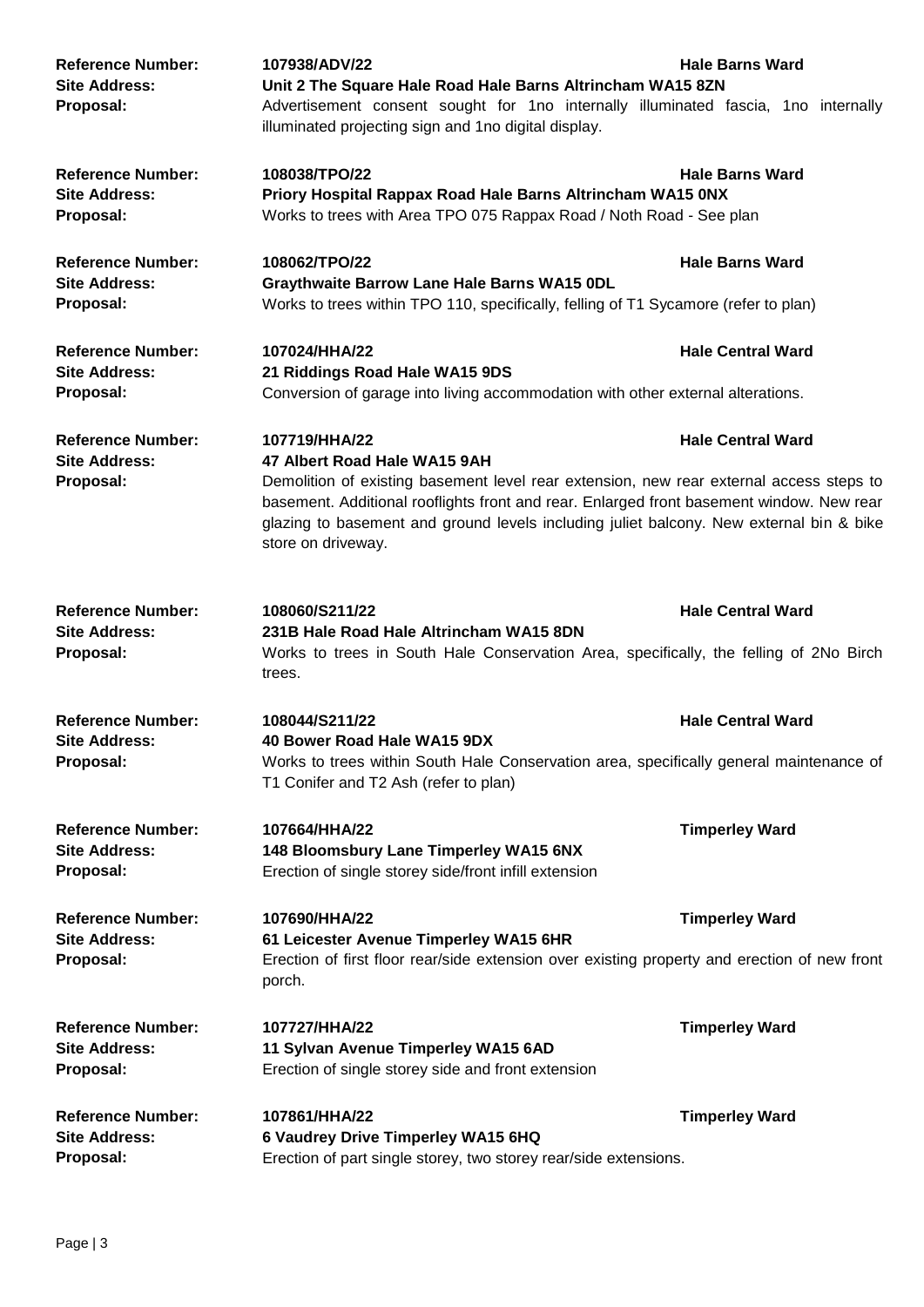| <b>Reference Number:</b><br><b>Site Address:</b> | 106915/HHA/22<br>29 Wood Lane Timperley WA15 7QE                                                                         | <b>Village Ward</b> |  |
|--------------------------------------------------|--------------------------------------------------------------------------------------------------------------------------|---------------------|--|
| Proposal:                                        | Erection of a single storey rear extension, internal remodelling, new vehicular access and<br>detached annex conversion. |                     |  |
| <b>Reference Number:</b>                         | 107926/CPL/22                                                                                                            | <b>Village Ward</b> |  |
| <b>Site Address:</b>                             | Holmleigh 21 Stelfox Avenue Timperley WA15 6UL                                                                           |                     |  |
| Proposal:                                        | Certificate of lawfulness for a proposed dormer loft conversion, removal of freestanding<br>garage.                      |                     |  |

## **SALE AREA – Sale, Brooklands, Sale Moor, Ashton-Upon Mersey, Carrington, Partington**

| <b>Reference Number:</b><br><b>Site Address:</b>              | 107620/FUL/22<br>1 - 3 Ashton Lane Sale M33 6WT                                                                                                                                                                                                                                                                     |                                                                                                                                                                                        | <b>Ashton On Mersey Ward</b>   |
|---------------------------------------------------------------|---------------------------------------------------------------------------------------------------------------------------------------------------------------------------------------------------------------------------------------------------------------------------------------------------------------------|----------------------------------------------------------------------------------------------------------------------------------------------------------------------------------------|--------------------------------|
| Proposal:                                                     |                                                                                                                                                                                                                                                                                                                     | Hip to gable roof extension and rear dormer extension, installation of new glazed door to<br>existing shop front to sub-divide the existing large unit and other external alterations. |                                |
| <b>Reference Number:</b><br><b>Site Address:</b>              | 108022/TPO/22                                                                                                                                                                                                                                                                                                       | St Mary Magdalene Church Of England Church Moss Lane Sale M33 6GD                                                                                                                      | <b>Ashton On Mersey Ward</b>   |
| Proposal:                                                     |                                                                                                                                                                                                                                                                                                                     | Works to trees within Aroa TPO 088 specifically, Felling of Norway Maple (15) and the<br>general maintenance of a number of trees - see plan                                           |                                |
| <b>Reference Number:</b><br><b>Site Address:</b>              | 107688/HHA/22<br>11 Windermere Avenue Sale M33 3FP                                                                                                                                                                                                                                                                  |                                                                                                                                                                                        | <b>Brooklands Ward</b>         |
| Proposal:                                                     | Erection of part single/part two storey side and rear extensions                                                                                                                                                                                                                                                    |                                                                                                                                                                                        |                                |
| <b>Reference Number:</b><br><b>Site Address:</b><br>Proposal: | 107710/HHA/22<br>7A Georges Road Sale M33 3NJ<br>Erection of two storey front extension                                                                                                                                                                                                                             |                                                                                                                                                                                        | <b>Brooklands Ward</b>         |
| <b>Reference Number:</b><br><b>Site Address:</b><br>Proposal: | 107843/HHA/22<br>112 Norris Road Sale M33 3QS                                                                                                                                                                                                                                                                       | Erection of two storey side and part two storey part single storey rear extension.                                                                                                     | <b>Brooklands Ward</b>         |
| <b>Reference Number:</b><br><b>Site Address:</b><br>Proposal: | 107852/FUL/22<br>Erection of 1 no. 2 storey 3 bed house.                                                                                                                                                                                                                                                            | <b>Partington Town Council</b><br>Land Adjacent To 6 Bridge Close Partington M31 4DS                                                                                                   | <b>Bucklow St Martins Ward</b> |
| <b>Reference Number:</b>                                      | 108006/FUL/22                                                                                                                                                                                                                                                                                                       | <b>Carrington Parish</b><br><b>Council</b>                                                                                                                                             | <b>Bucklow St Martins Ward</b> |
| <b>Site Address:</b><br>Proposal:                             | Power Station 132 Manchester Road Carrington M31 4AY<br>Creation of a cryogenic energy storage (CES) facility with a generation capacity of<br>49.9MW and storage capacity of 300MWh including compressor building, power recovery<br>building, access road, car park, perimeter fence and retaining boundary wall. |                                                                                                                                                                                        |                                |
| <b>Reference Number:</b><br><b>Site Address:</b><br>Proposal: | 107665/HHA/22<br>32 Dargle Road Sale M33 7FW                                                                                                                                                                                                                                                                        | Erection of a part single/part two storey side and rear extensions with internal alterations.                                                                                          | <b>Priory Ward</b>             |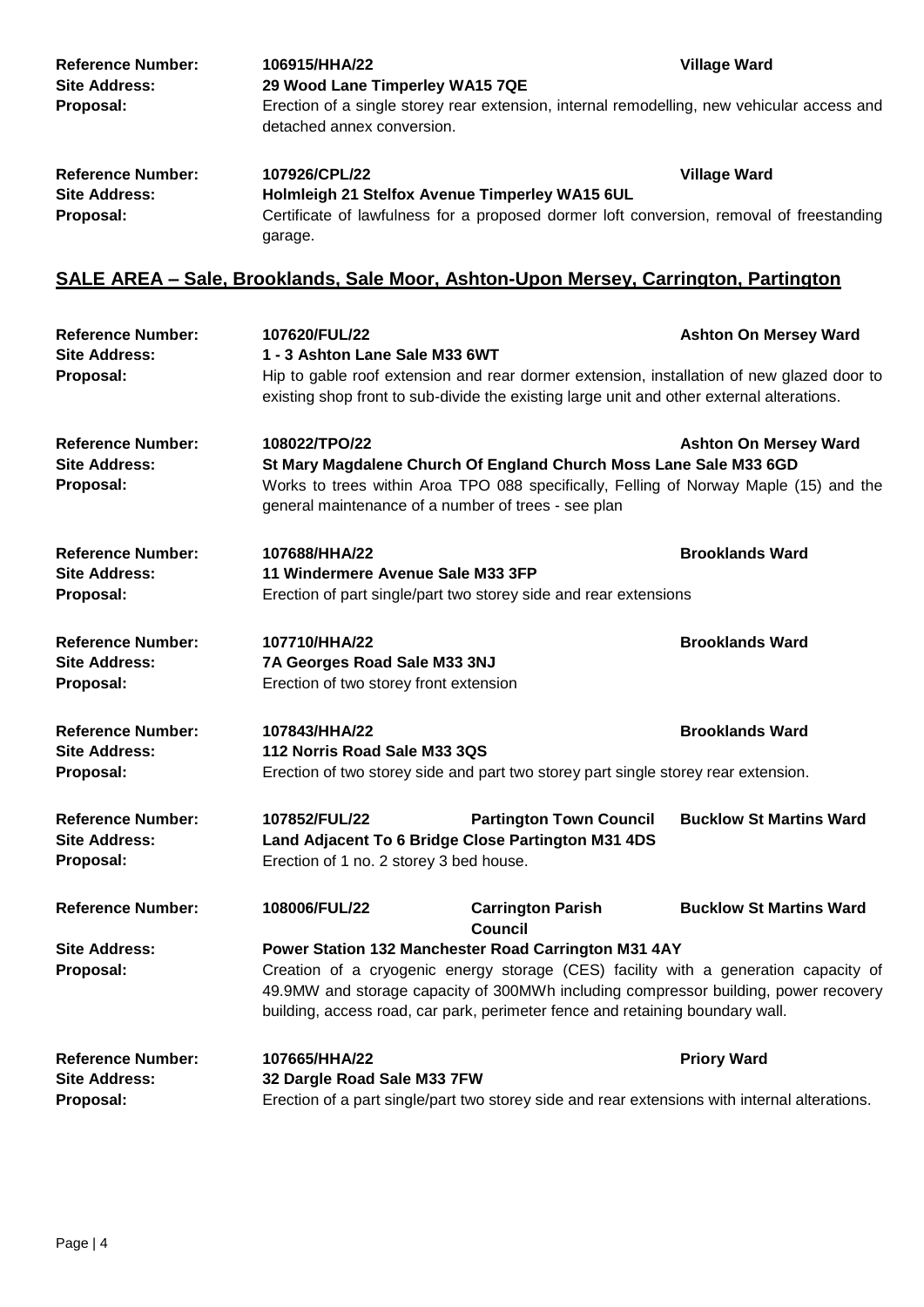| <b>Reference Number:</b><br><b>Site Address:</b><br>Proposal: | 107732/HHA/22<br>5 Highfield Sale M33 3DN<br>Erection of extension to front porch, two storey side/rear, part single storey rear<br>extensions including alterations to roof shape to include dormer to the front to extend<br>existing habitable room in the roof.                                                                           | <b>Priory Ward</b>    |
|---------------------------------------------------------------|-----------------------------------------------------------------------------------------------------------------------------------------------------------------------------------------------------------------------------------------------------------------------------------------------------------------------------------------------|-----------------------|
| <b>Reference Number:</b><br><b>Site Address:</b><br>Proposal: | 107827/HHA/22<br>63 South Grove Sale M33 3AR<br>Erection of a part single/part two storey side extension.                                                                                                                                                                                                                                     | <b>Priory Ward</b>    |
| <b>Reference Number:</b><br><b>Site Address:</b><br>Proposal: | 107840/COU/22<br>Unit B 9 - 13 Washway Road Sale M33 7AD Manchester<br>Change of Use of Unit B from retail/office to Kumon Sale Study Centre (Class E)                                                                                                                                                                                        | <b>Priory Ward</b>    |
| <b>Reference Number:</b><br><b>Site Address:</b><br>Proposal: | 107849/HHA/22<br>17 Ravenstone Drive Sale M33 2WD<br>Erection of single storey side and rear extension.                                                                                                                                                                                                                                       | <b>Priory Ward</b>    |
| <b>Reference Number:</b><br><b>Site Address:</b><br>Proposal: | 107271/HHA/22<br>15 Cranston Drive Sale M33 2PB<br>Hip-to-gable loft conversion with flat roof rear dormer                                                                                                                                                                                                                                    | <b>Sale Moor Ward</b> |
| <b>Reference Number:</b><br><b>Site Address:</b><br>Proposal: | 107778/HHA/22<br>13 Sunningdale Avenue Sale M33 2PJ<br>Erection of rear dormer loft conversion                                                                                                                                                                                                                                                | <b>Sale Moor Ward</b> |
| <b>Reference Number:</b><br><b>Site Address:</b><br>Proposal: | 107966/CPL/22<br>139 Broad Road Sale M33 2EZ<br>Certificate of lawfulness for the proposed formation of increased masonary gable end wall.<br>The construction of new rear elevation dormer including an obscurely glazed side and rear<br>windows, side window fixed shut. The introduction of 3 no. velux roof window to front<br>elevation | <b>Sale Moor Ward</b> |
| <b>Reference Number:</b><br><b>Site Address:</b><br>Proposal: | 107907/CPL/22<br>152 Manor Avenue Sale M33 5TG<br>Certificate of lawfulness for a proposed single storey rear extension                                                                                                                                                                                                                       | <b>St Marys Ward</b>  |
|                                                               | <b>STRETFORD AREA &amp; URMSTON AREA - Stretford, Gorse Hill, Old Trafford, Trafford Park,</b>                                                                                                                                                                                                                                                |                       |

## **Urmston, Flixton, Davyhulme**

| <b>Reference Number:</b><br><b>Site Address:</b><br>Proposal: | 107372/CPL/22<br>operator for 1-5 vehicles.                                                                   | <b>Clifford Ward</b><br>Flat 141 Princess Court Cornbrook Park Road Old Trafford M15 4FF<br>Application for Certificate of Lawful Development for proposed use as private hire vehicle |  |
|---------------------------------------------------------------|---------------------------------------------------------------------------------------------------------------|----------------------------------------------------------------------------------------------------------------------------------------------------------------------------------------|--|
| <b>Reference Number:</b><br><b>Site Address:</b><br>Proposal: | 107845/HHA/22<br>33 Brooks Road Old Trafford M16 9GG<br>Erection of single storey rear extension.             | <b>Clifford Ward</b>                                                                                                                                                                   |  |
| <b>Reference Number:</b><br><b>Site Address:</b><br>Proposal: | 107864/FUL/22<br>The Orient Car Parks 10 & 11 Trafford Centre Trafford Park Manchester M17 8EH<br>April 2023. | Davyhulme East Ward<br>Erection of temporary leisure and events space with food and beverage uses until 30th                                                                           |  |